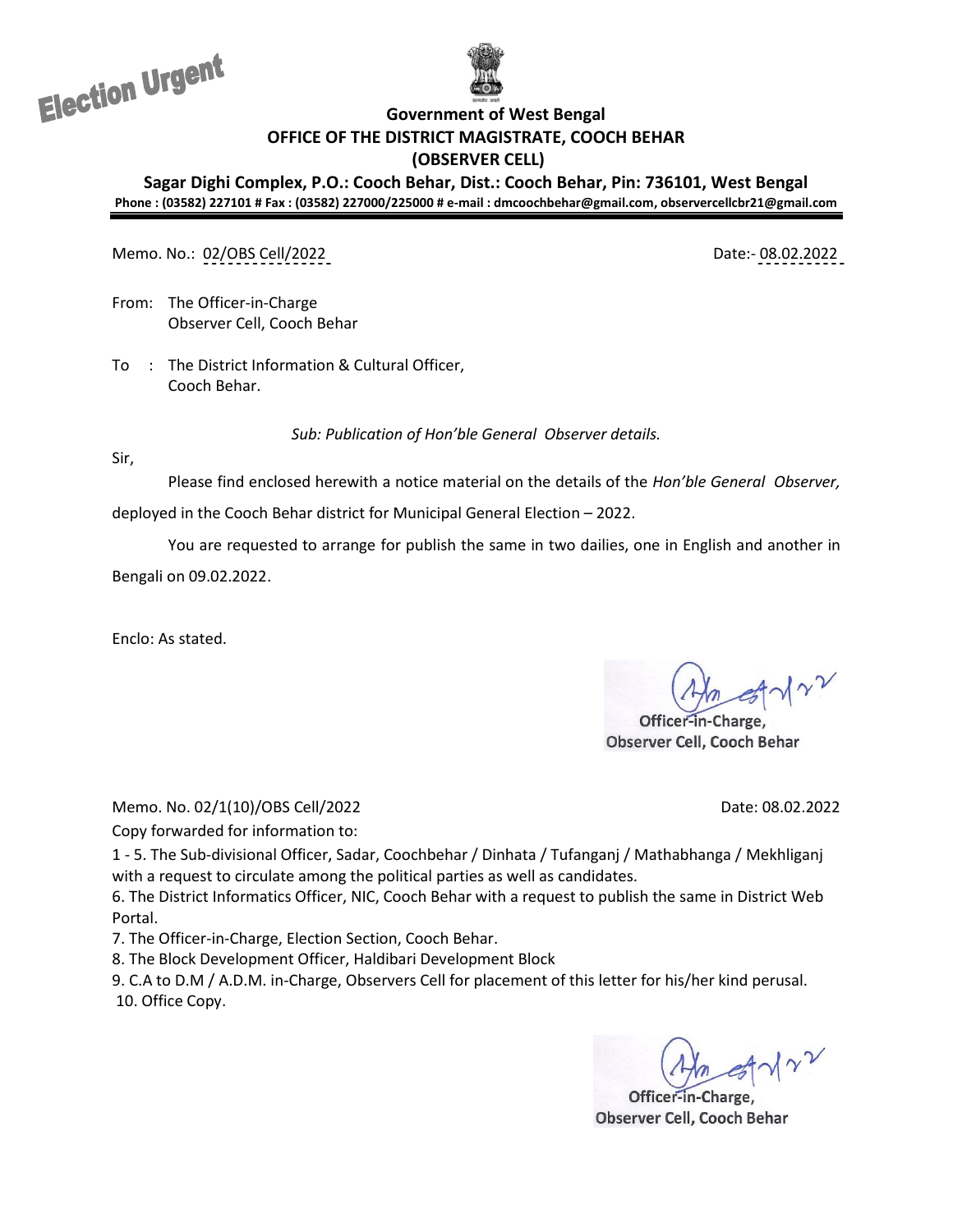## **NOTICE Office of the District Election Officer & District Magistrate, Cooch Behar**

The following details on Observers are being published for information to all concerned with respect to the Municipal General Election – 2022 at Coochbehar.

| Name of the Observer                                  | Deployed As                                           | Mobile No.<br>of Observer | Email ID                      | Fax No.          | <b>Visiting Venue</b>              |
|-------------------------------------------------------|-------------------------------------------------------|---------------------------|-------------------------------|------------------|------------------------------------|
| Shri Sonam Wangdi<br>Bhutia, WBCS(Exe.), D-<br>1991   | General Observer<br>Sadar, Coochbehar<br>Municipaltiy | 8653357550                | obscellmgecbr22@gma<br>il.com | 03582-<br>227122 | S.D.O Office, Sadar,<br>Coochbehar |
| Shri Suden Tshering<br>Bhutia, WBCS(Exe.), D-<br>1993 | General Observer<br>Tufanganj Municipaltiy            | 8653357566                | obscellmgecbr22@gma<br>il.com | 03582-<br>227122 | S.D.O Office, Tufanganj            |
| Shri Nibil Iswarary,<br>WBCS(Exe.), D- 1993           | General Observer<br>Dinhata Municipality              | 7363888128                | obscellmgecbr22@gma<br>il.com | 03582-<br>227122 | S.D.O Office, Dinhata              |
| Shri Bedanga Biswas,<br>WBCS(Exe.), D-1996            | General Observer<br>Mathabhanga<br>Municipality       | 7363888134                | obscellmgecbr22@gma<br>il.com | 03582-<br>227122 | S.D.O Office,<br>Mathabhanga       |
| Shri Amiyas Tshering,<br>WBCS(Exe.),D-1992            | General Observer<br>Mekhliganj Municipality           | 8653357557                | obscellmgecbr22@gma<br>il.com | 03582-<br>227122 | S.D.O Office,<br>Mekhliganj        |
| Shri Sanjay<br>Mukhopadhay,<br>WBCS(Exe.), D-1993     | General Observer<br>Haldibari Municipality            | 8653357554                | obscellmgecbr22@gma<br>il.com | 03582-<br>227122 | S.D.O Office,<br>Mekhliganj        |

Sd/- District Election Officer & District Magistrate, Cooch Behar